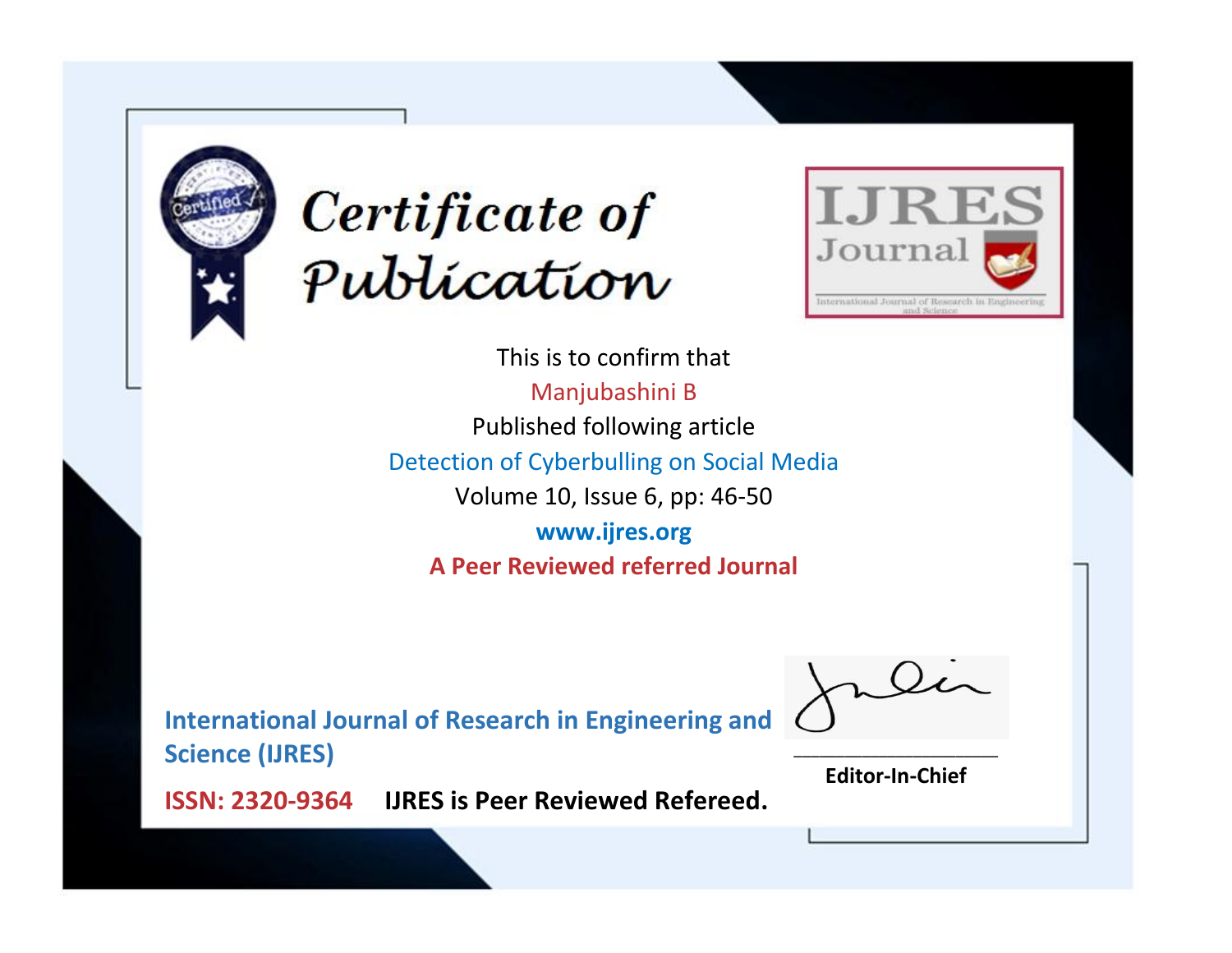



This is to confirm that Murali K

Published following article

Detection of Cyberbulling on Social Media

Volume 10, Issue 6, pp: 46-50

**www.ijres.org A Peer Reviewed referred Journal**

**International Journal of Research in Engineering and Science (IJRES)**

\_\_\_\_\_\_\_\_\_\_\_\_\_\_\_\_\_\_\_\_\_\_\_\_ **Editor-In-Chief**

**Journal.**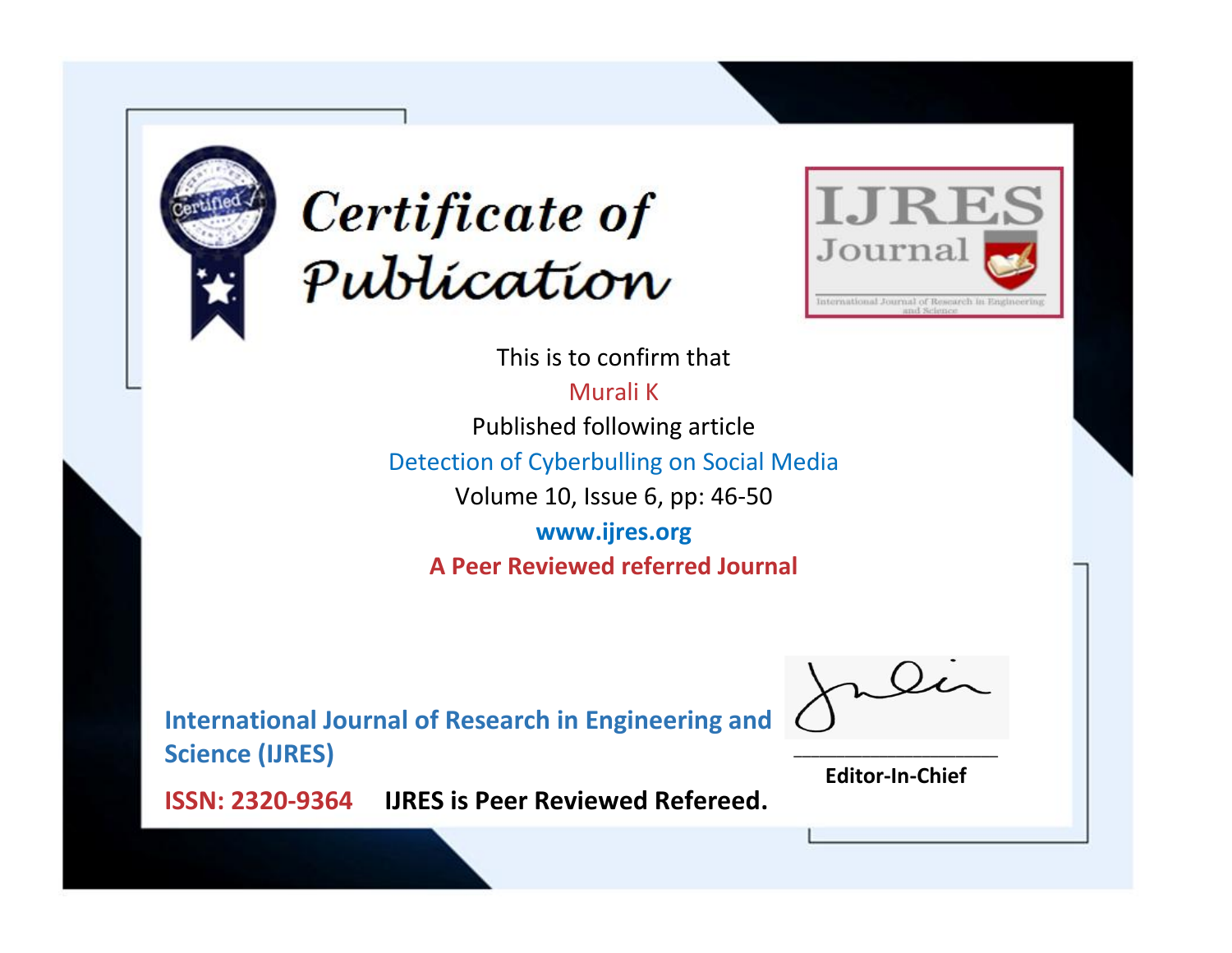



This is to confirm that Sujith C Published following article Detection of Cyberbulling on Social Media Volume 10, Issue 6, pp: 46-50 **www.ijres.org A Peer Reviewed referred Journal**

**International Journal of Research in Engineering and Science (IJRES)**

\_\_\_\_\_\_\_\_\_\_\_\_\_\_\_\_\_\_\_\_\_\_\_\_ **Editor-In-Chief**

**Journal.**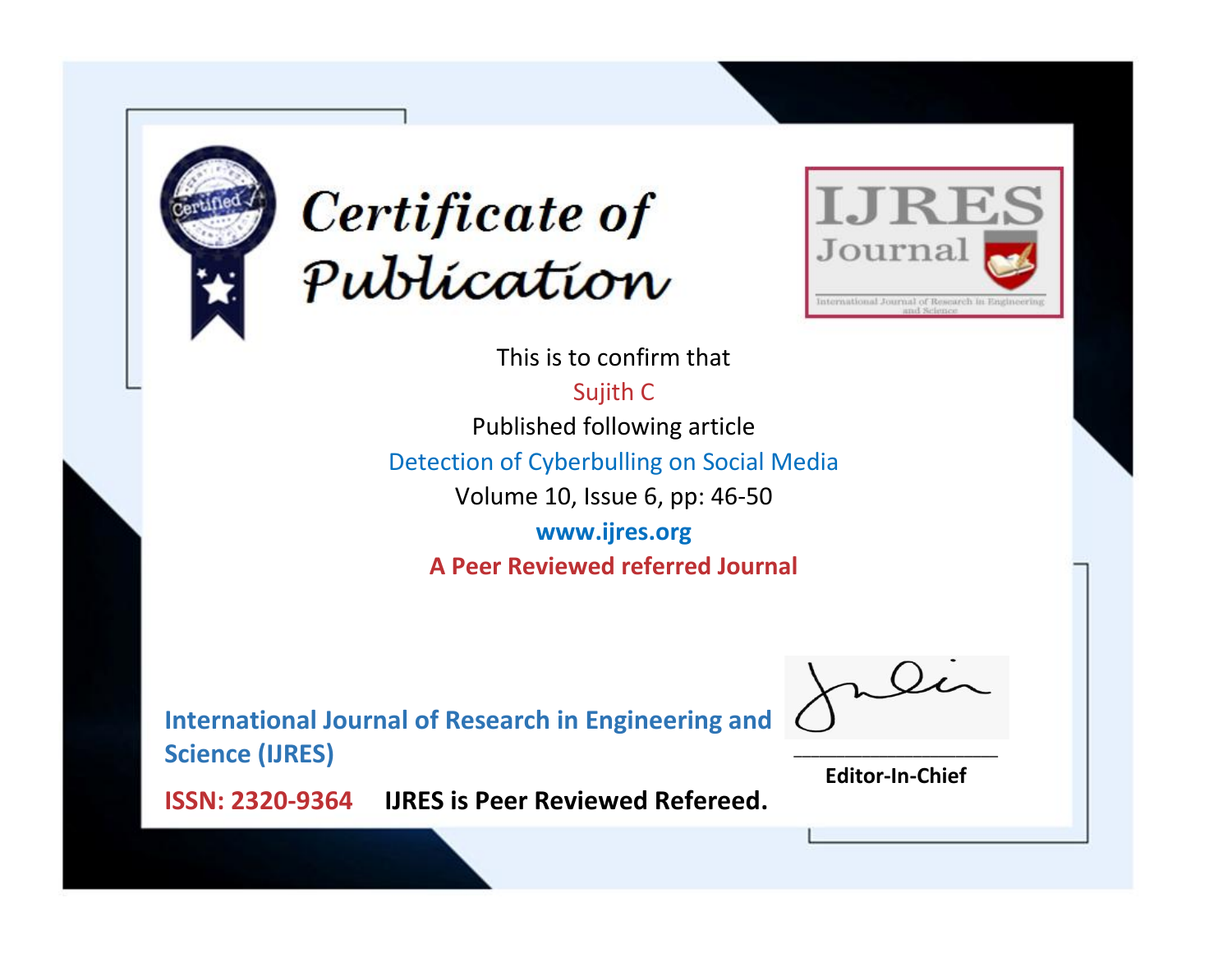



This is to confirm that Vignesh Kumar J Published following article Detection of Cyberbulling on Social Media Volume 10, Issue 6, pp: 46-50 **www.ijres.org A Peer Reviewed referred Journal**

**International Journal of Research in Engineering and Science (IJRES)**

\_\_\_\_\_\_\_\_\_\_\_\_\_\_\_\_\_\_\_\_\_\_\_\_ **Editor-In-Chief**

**Journal.**